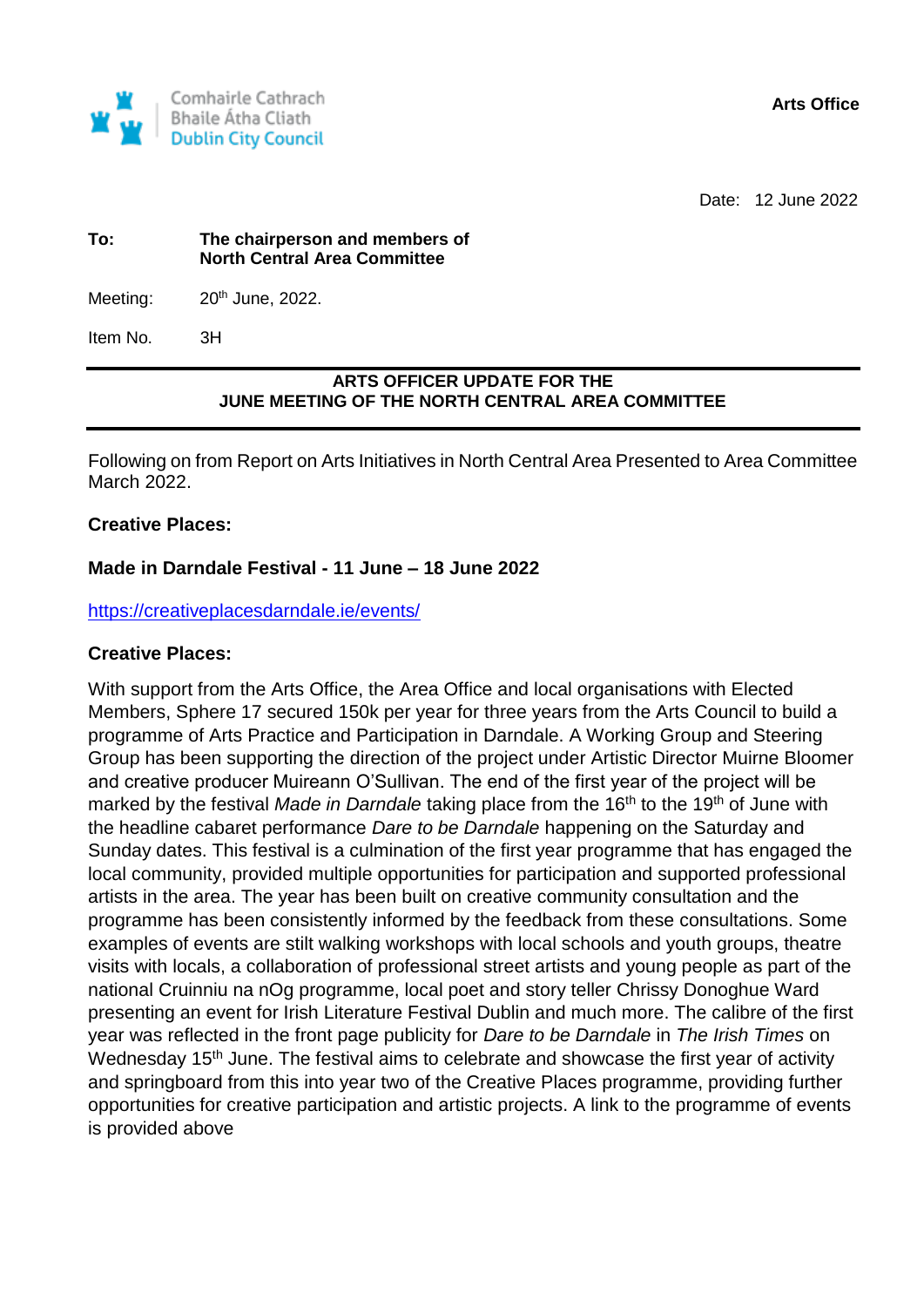# **Faoin Spéir – Rockfield Park – 18 June 2022**

The Residents Associations of Rockfield Park with the support of Elected Members and the Area Office along with local professional Artists and curators secured €88K in 2021 from The Arts Council to build a community Arts fete in 2022. This fete, the Faoin Spéir project, has been in development since October 2021 by curators Louise Osborne and Gary Keegan who have been working with local community groups to develop creative projects that will be celebrated on 18th June in Rockfield Park. Local groups showcasing their work on the day include - Parkwide yarnbomb installation; 'Flags of Hope' 4 large scale banners designed by Sean Hanrahan in collaboration with four local primary schools. Coiscéim Broadreach dance project and workshop with older people and Olwyn Lyons. Promenade drama performances with Hugh Brown and students from Coláiste Dhúlaigh; mural painting project with local visual artist Dayana Bautista and local primary school children; film premier of Donnycarney Youth Project new film with theatre maker Dave Kelly; Artane band performance; local trad bands & rock bands; storytelling; family friendly yoga classes; sports and Activities from Dublin City Sports Partnership; Choir Performance with Artane Community Choir and Darndale Choir performing a new composition by Conor Mitchell.

# **Artane Place (formerly Butterly Park)**

Artane Place opened a second round of open call for artists for ten further workspaces in the complex. Almost twenty artists applied for these spaces that range in size from 11sqm to 30sqm approx. A panel was formed and following a shortlisting process 17 artists were interviewed. Of the 17 interviewed 13 were offered spaces, 9 individual artists to 9 units and one collective of four that applied to share one of the larger spaces. The arts form vary with 7 visual artists, two textile artists/costume designers, one theatre artist, a writer/ playwright, a children's author/illustrator and a puppeteer. On Wednesday  $7<sup>th</sup>$  June all the artists had an opportunity to view their proposed units. DCC arts office is now negotiating the final particulars of lease/licensing with Xestra who manage the complex. It is proposed that the Arts Office will host a facilitation day for the artists to develop a working structure for the day to day running of the units as a whole while Xestra renovate the space for use. The aim is that the artists will be moving into the space early autumn 2022. The two units that were advertised in the first open call in December 2021 are now fully renovated and ready for artists to move in. These two units are substantially larger, each measuring approximately 84sqm each. Two local artists Alan Mongey (Visual Artist) and Ella Clarke (Dance Artist) are proposed to move into the spaces at the end of June 2022.

# **Coolock Library Creative Hub and "The Ark Early Years Partnership"**

Creative Hubs are an initiative of Dublin City Arts Office and City Libraries. They seek to sustain high quality arts experiences for children, schools and families to access in their Library and locality, through the development of enhanced educational, community and cultural partnership. There are currently three Creative Hubs: Coolock, Cabra and Ballyfermot. We developed an early year's partnership with The Ark over the past two years, developing programme for families and early year's settings and offering continuous professional development opportunities to early years educators. The Coolock Spring programme explored Drama and Storytelling, Theatre, Dance and Visual Arts. The programme worked with the following early years groups:

Bonnybrook Early Education Centre Darndale Childcare Centre Little Footprints Doras Bui Beaumont Playgroup